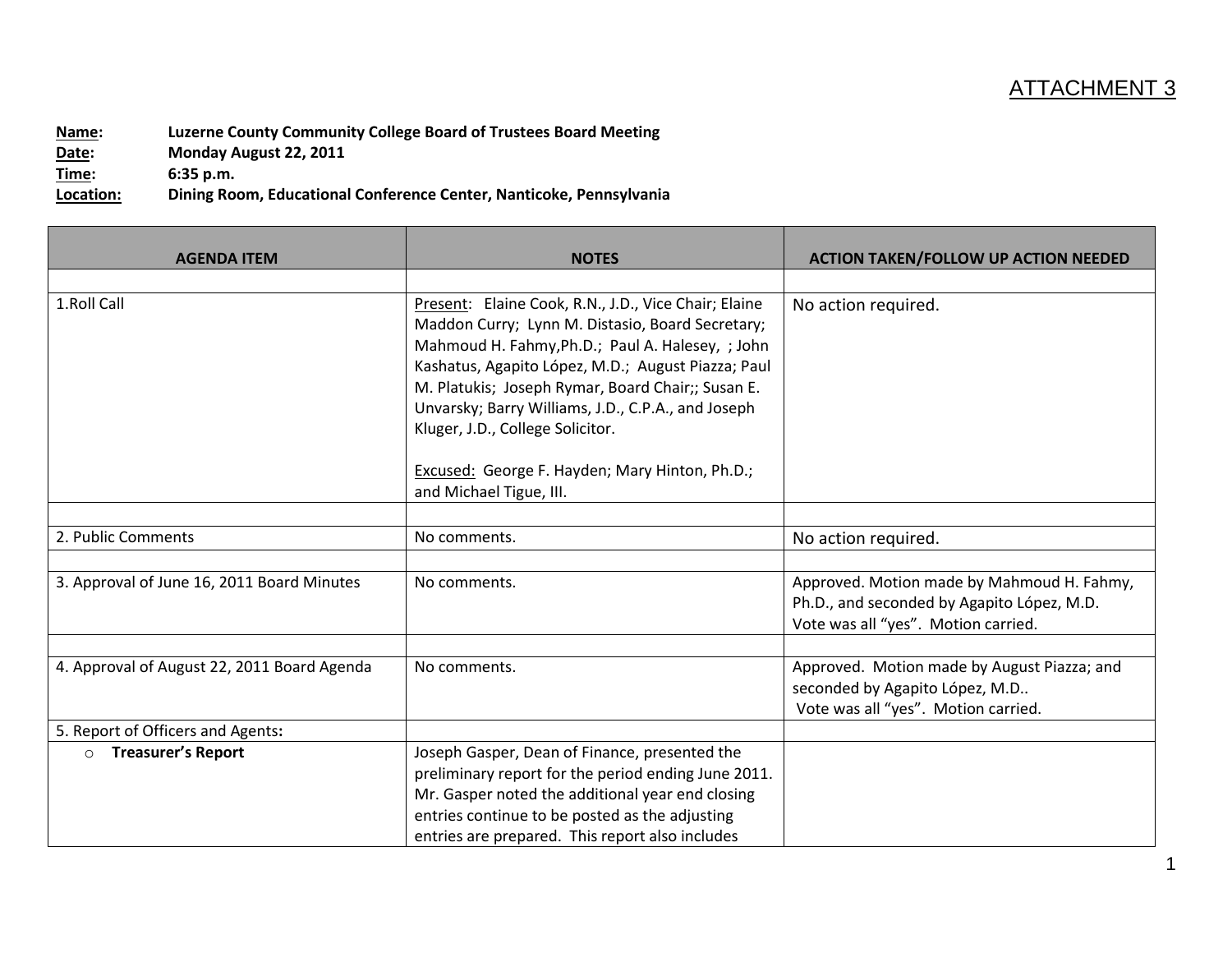| encumbrances as of June 30, 2011.                      |  |
|--------------------------------------------------------|--|
| Page 1 of 6 is the Summary Page for all of the         |  |
| funds. The Current Fund Income is \$39,980,000         |  |
| down 0.87% and Expenses total \$38,475,000 which       |  |
| is up 1.25% when compared to the prior year.           |  |
| Bookstore Income of \$4,355,000 is down 2.77% and      |  |
| Expenses of \$3,421,000 are down 3.50%. Food           |  |
| Service Income of \$381,000, up 4.96% and              |  |
| Expenses of \$388,000 are up 3.19%. Finally the        |  |
| Plant Fund Income is \$3,854,000, which is down        |  |
| 0.08% and Expenditures of \$3,920,000, up 3.76%.       |  |
|                                                        |  |
| As noted on Page 1 of 4 of the Attachment              |  |
| Supplement when compared to prior year the             |  |
| Seminar Income is up \$180,000 based on seminars       |  |
| and training to date. Currently Miscellaneous          |  |
| Income is down \$130,000 but additional A/R is         |  |
| anticipated. The Application Fee decrease is due to    |  |
| the elimination of the fee. The variation for the      |  |
| State Appropriation is due to Prior Year Final         |  |
| Settlements that were received last year. Interest     |  |
| Income is down due to the lower interest rate and      |  |
| Conference Center Income is down due to a              |  |
| reduction in the bookings in the ECC.                  |  |
|                                                        |  |
| Page 2 of 4 is the Current Fund Expenditures.          |  |
| Fringe Benefits are down because additional Year       |  |
| End entries will be made. The Equipment lease          |  |
| line item includes software licensing fees and the     |  |
| variance is due to an increase for the Datatel         |  |
| Software, smaller technology leases and the Adobe      |  |
| Software License. The increase in Seminar expense      |  |
| is variable and is related to the volume in the Non-   |  |
| Credit and PSTI Departments. The variance for          |  |
| Culinary and Pastry Art Supplies is attributable to    |  |
| the startup costs at the new facility and also an      |  |
| enrollment increase in the program. The increase in    |  |
| Acquisitions is due to utilizing current year funds to |  |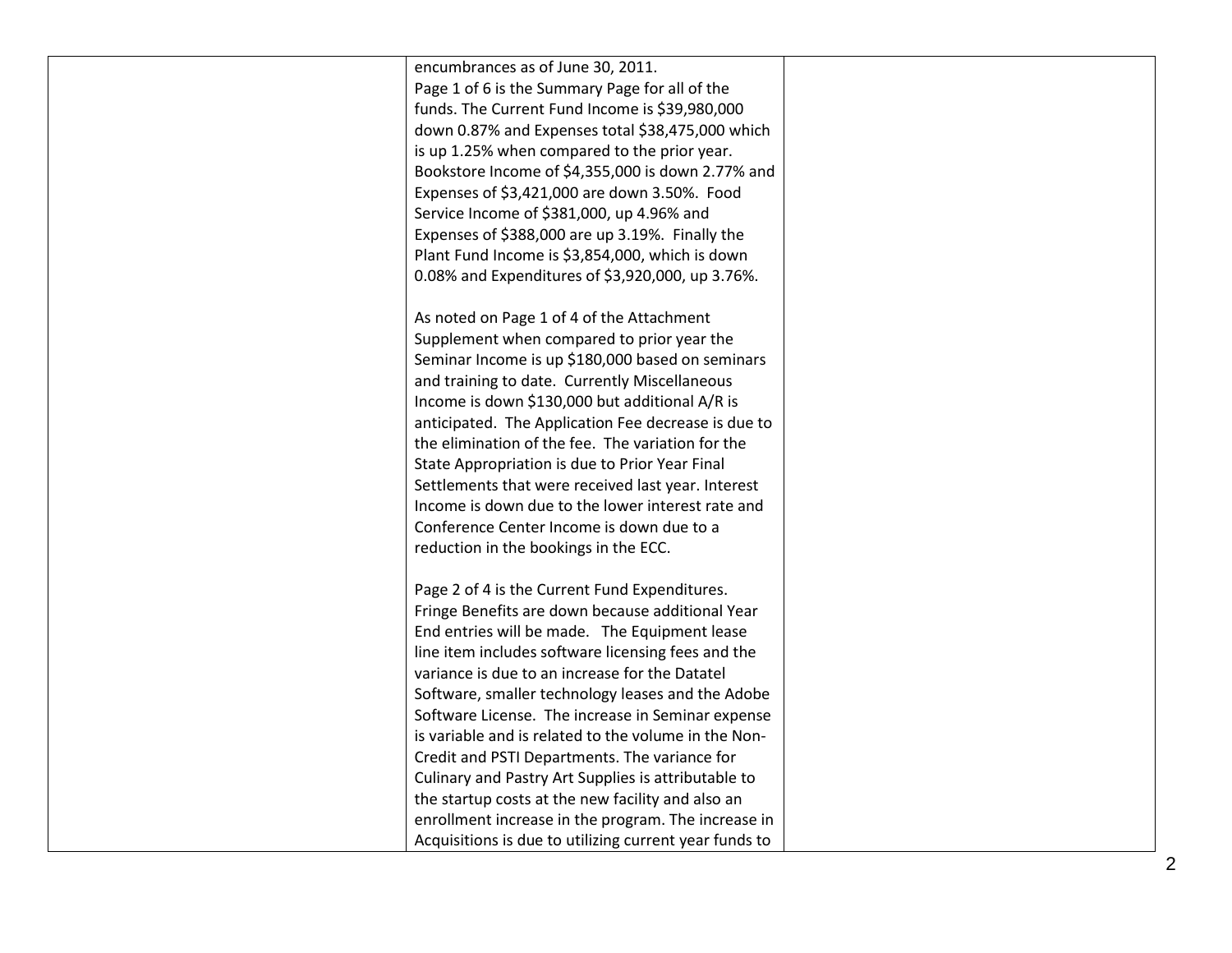|                                       | offset 2011-2012 budget requests for small                   |  |
|---------------------------------------|--------------------------------------------------------------|--|
|                                       | equipment purchases. The Maintenance Plan                    |  |
|                                       | variance is due to a decrease in the amount                  |  |
|                                       | expended and also a decrease in the current year             |  |
|                                       | budget amount. Continuing on Page 3 the variance             |  |
|                                       | for Catalogs is due to a budget transfer to                  |  |
|                                       | advertising. Maintenance Agreements include                  |  |
|                                       | Building Repairs & Renovations and account for the           |  |
|                                       | variance listed.                                             |  |
|                                       |                                                              |  |
|                                       | Continuing on Page 3 the Bookstore Income from               |  |
|                                       | textbooks is down 4.57% while other sales have               |  |
|                                       | increased 10.12%. The expenditures are down                  |  |
|                                       | 6.87% for textbooks and final year end entries               |  |
|                                       | account for the other two variances in Inventory             |  |
|                                       | Change and Bad Debt Expense.                                 |  |
|                                       |                                                              |  |
|                                       | Page 4 the Food Service Vending Machine Income is            |  |
|                                       | up \$10,000 which is due to the new vending                  |  |
|                                       | machine contract that began this fiscal year. New            |  |
|                                       | cash registers were purchased this fiscal year which         |  |
|                                       | accounts for the variance for Other Expenses.                |  |
|                                       |                                                              |  |
|                                       | Continuing on page 4 is the comparison of the Plant          |  |
|                                       | Fund. The income does not include the transfer               |  |
|                                       | from the Foundation. Interest Income is down due             |  |
|                                       | to a decrease in the account balance and rate.               |  |
|                                       | Equipment purchases are for the New Autoclave for            |  |
|                                       | the Science Department and the Culinary Payments             |  |
|                                       | account for the variance in Debt Service.                    |  |
|                                       |                                                              |  |
| <b>Foundation's Report</b><br>$\circ$ | Sandra Nicholas, Executive Director, Resource and            |  |
|                                       | Alumni Development, noted the College will mark              |  |
|                                       | the 10 <sup>th</sup> anniversary of the terrorist attacks on |  |
|                                       | September 11, 2011, at 1 p.m., with a                        |  |
|                                       | remembrance ceremony at the Walk of Honor. The               |  |
|                                       | PSTI obtained an artifact from the World Trade               |  |
|                                       | Center which will become a permanent part of the             |  |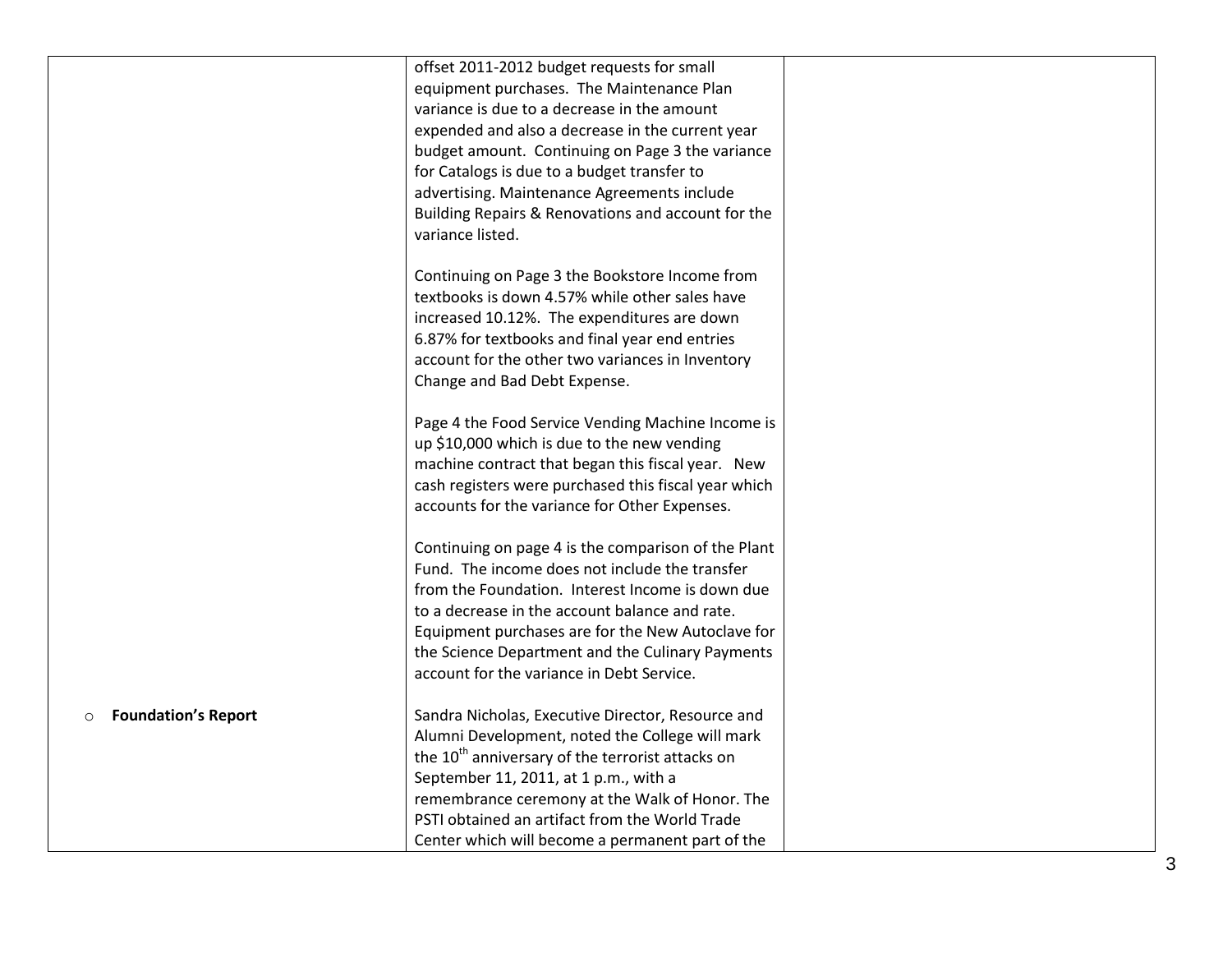Walk of Honor. Robb Carlo, brother of Michael Scott Carlo who was killed on 9 -11, has made a donation toward the installation of the artifact. A ribbon -cutting for the Goldman Sachs Learning Center at the Northumberland Regional Center is set for Tuesday, September 13, at 11 a.m. The dedication will acknowledge the \$650,000 investment by Goldman Sachs toward improving the educational experience for students in that region. In addition, Jennifer Wheary and Paul Walker will be honored for their donation to endow a scholarship fund for students pursuing a career path in health sciences.

The ribbon -cutting for the Health Sciences Center will be held on Friday, September 23, at 2 p.m. Goldman Sachs Gives has made a donation of \$30,000 to fund the extension of the Dual Enrollment program in Shamokin. The Goldman Sachs Young Scholars Program will provide a scholarship through the Foundation to qualified high school students attending classes in Shamokin.

Three new scholarships have been established: the Donald A. Whitt '84 Memorial Scholarship has been endowed by his family and will assist a student in the Plumbing, Heating, and Air Conditioning program; the Fred Kase Annual Memorial Scholarship will benefit a student majoring in fire science; and the Grainger annual scholarship will provide assistance for students in the trades and technologies programs. The Foundation is working with the Student Life Office to pilot a Student Ambassador program

which will kick -off in the fall. The Foundation has awarded 196 scholarships to date for a total of \$143,500.00 for the fall semester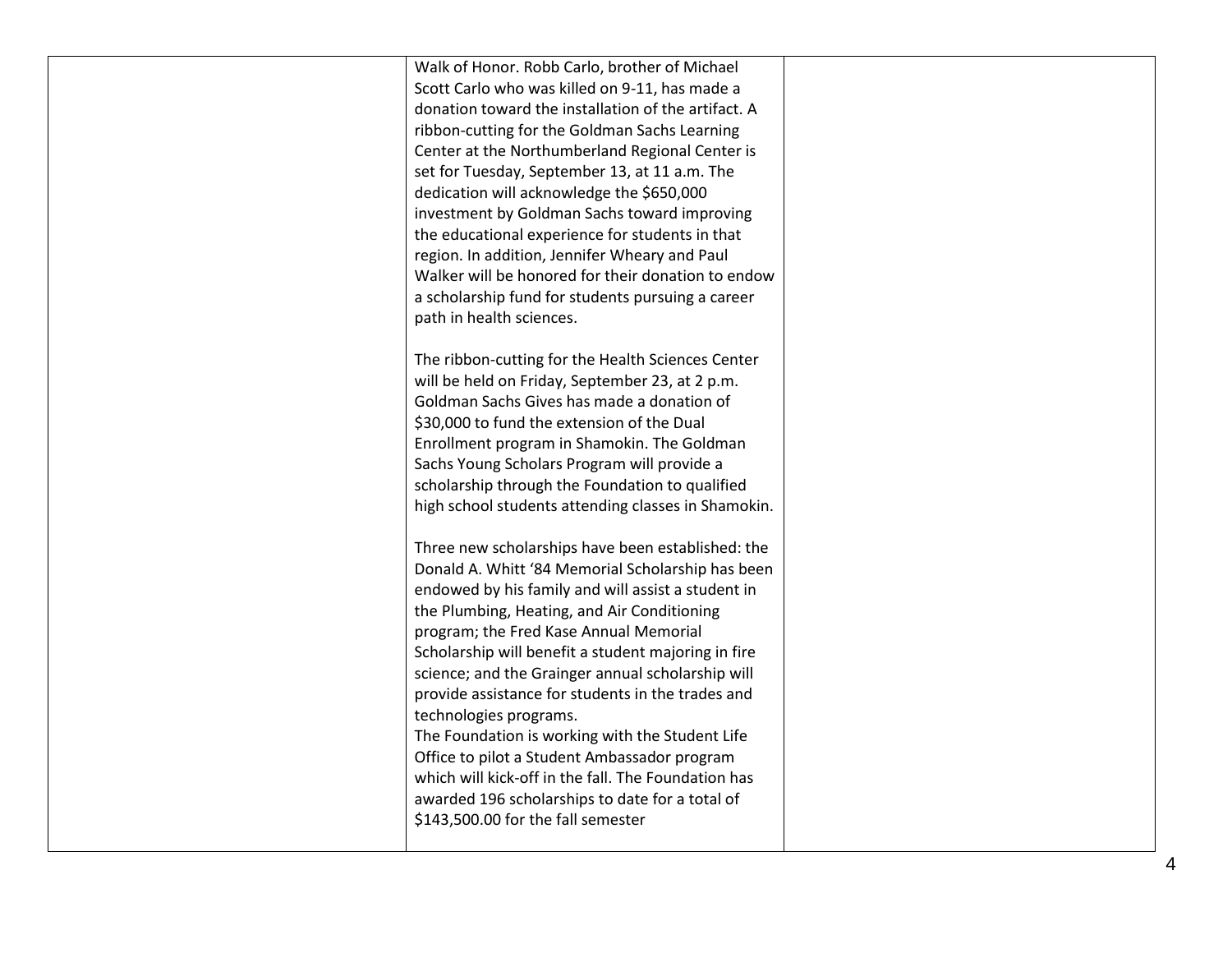| <b>President's Report</b><br>$\circ$ | President Leary stated renovations on the College's             |  |
|--------------------------------------|-----------------------------------------------------------------|--|
|                                      | new Health Sciences Center in downtown                          |  |
|                                      | Nanticoke have been completed, and we are in the                |  |
|                                      | process of moving the remaining faculty and staff               |  |
|                                      | into the facility. The building was outfitted with the          |  |
|                                      | latest technology including 19 smart classrooms, IP             |  |
|                                      | Phones, digital signage and computer lab                        |  |
|                                      | equipment which will enhance the staff's ability to             |  |
|                                      | function seamlessly with main campus. Thank you                 |  |
|                                      | to everyone who worked hard over the past few                   |  |
|                                      | weeks to get faculty and staff moved into the new               |  |
|                                      | facility and get all systems and equipment up and               |  |
|                                      | running.                                                        |  |
|                                      | A ribbon cutting ceremony for the Health Sciences               |  |
|                                      | Center will be held on Friday, September 23 <sup>rd</sup> 2011, |  |
|                                      | at 2 p.m. Light refreshments will be served and                 |  |
|                                      | tours of the building conducted for those attending.            |  |
|                                      |                                                                 |  |
|                                      | Graduates of LCCC's Nursing, Surgical Technology,               |  |
|                                      | Respiratory Therapy and Emergency Medical                       |  |
|                                      | Services are invited to a reunion of Health Sciences            |  |
|                                      | alum at the new Health Sciences Center on Friday,               |  |
|                                      | September 30' 2011, from 6:00 to 9:00 p.m.                      |  |
|                                      | Retired LCCC faculty member Marie Robine and                    |  |
|                                      | LCCC Trustee Lynn Distasio are honorary co-chairs               |  |
|                                      | for the event. Graduates are invited back to see                |  |
|                                      | their favorite faculty, tour the new facility, and              |  |
|                                      | reconnect with classmates.                                      |  |
|                                      |                                                                 |  |
|                                      | The President's Leadership Team participated in a               |  |
|                                      | day-long retreat, and the Strategic Plan Design                 |  |
|                                      | Team held its annual Retreat, both in July. Both                |  |
|                                      | retreats were focused on Middle States                          |  |
|                                      | Commission for Higher Education accreditation                   |  |
|                                      | issues. The College will continue this work at its              |  |
|                                      | Professional Development Day program this coming                |  |
|                                      | Thursday. Adjunct faculty in-service programs will              |  |
|                                      |                                                                 |  |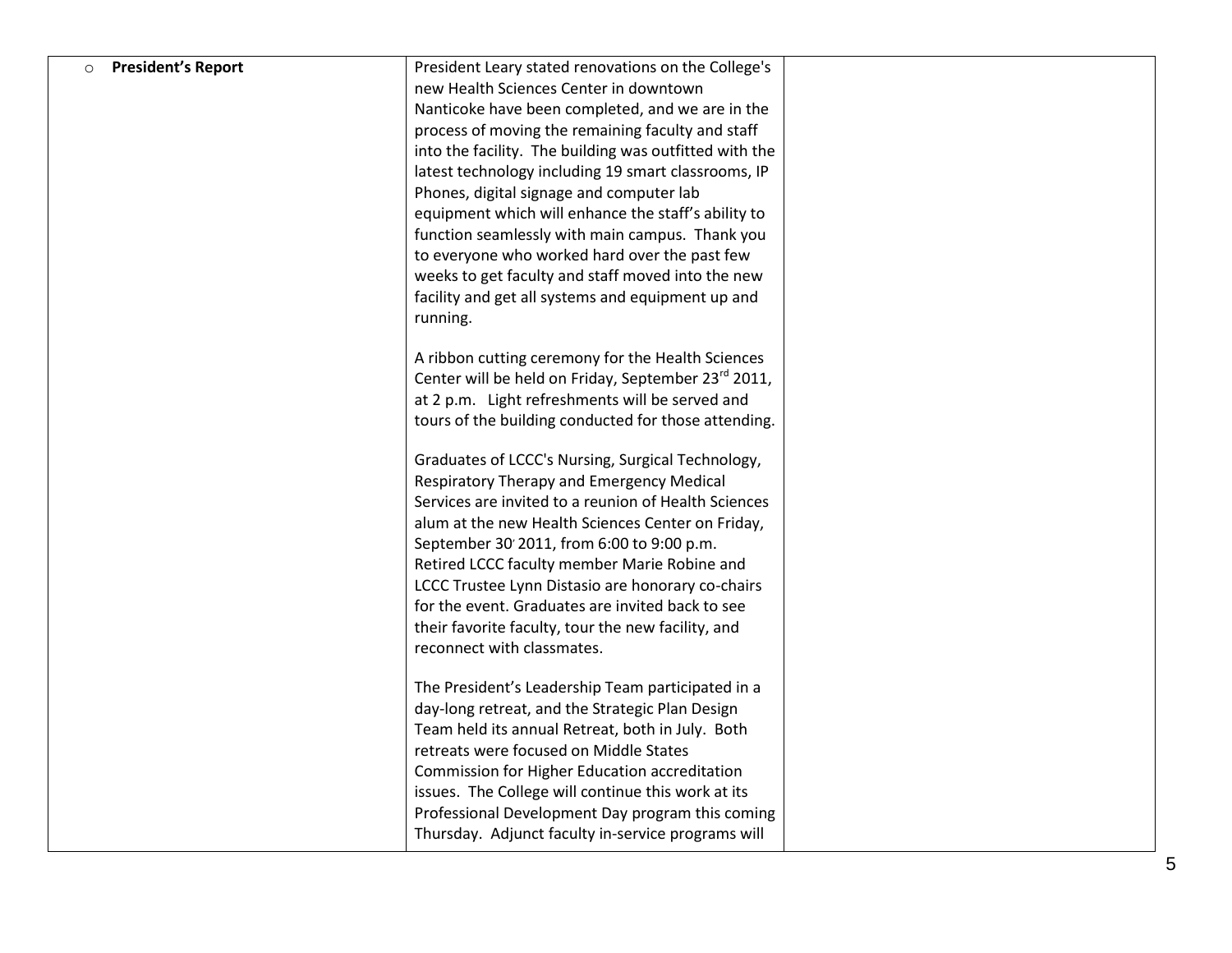| also be held Thursday evening and tomorrow<br>evening in Shamokin.                                                                                                                                                                                                                                                                                                                                                                                                                                                                                                                                                          |  |
|-----------------------------------------------------------------------------------------------------------------------------------------------------------------------------------------------------------------------------------------------------------------------------------------------------------------------------------------------------------------------------------------------------------------------------------------------------------------------------------------------------------------------------------------------------------------------------------------------------------------------------|--|
| Thank you to all involved for their participation,<br>including Board Chair Joseph Rymar who joined us<br>for the Strategic Planning Retreat.                                                                                                                                                                                                                                                                                                                                                                                                                                                                               |  |
| Board Chair Joseph Rymar questioned when the<br>next student representative to the Board will be<br>appointed.                                                                                                                                                                                                                                                                                                                                                                                                                                                                                                              |  |
| President Leary stated a student representative will<br>be appointed for the next Board of Trustees Board<br>meeting.                                                                                                                                                                                                                                                                                                                                                                                                                                                                                                       |  |
| Trustee August Piazza noted the concern<br>expressed over the last few weeks over the parking<br>situation for the LCCC Joseph A. Paglianite Culinary<br>Institute and Health Sciences Center.                                                                                                                                                                                                                                                                                                                                                                                                                              |  |
| President Leary stated the parking area located on<br>Lower Broadway houses approximately 275 parking<br>spaces. After reviewing the class schedules, the<br>parking spaces should accommodate our Health<br>Science and Culinary students. President Leary<br>noted the College continues to pursue additional<br>parking through a variety of entities including the<br>Nanticoke Municipal Authority for the Health<br>Sciences Building. Presently, the College is looking<br>at a lot located across from our current facility as<br>well as a building currently for sale adjacent to the<br>Health Science facility. |  |
| Trustee August Piazza noted parking for our<br>students/staff has been one of the critical issues for<br>participating in the downtown area. President<br>Leary stated we were in always pursuing additional<br>parking spaces. We have had numerous                                                                                                                                                                                                                                                                                                                                                                        |  |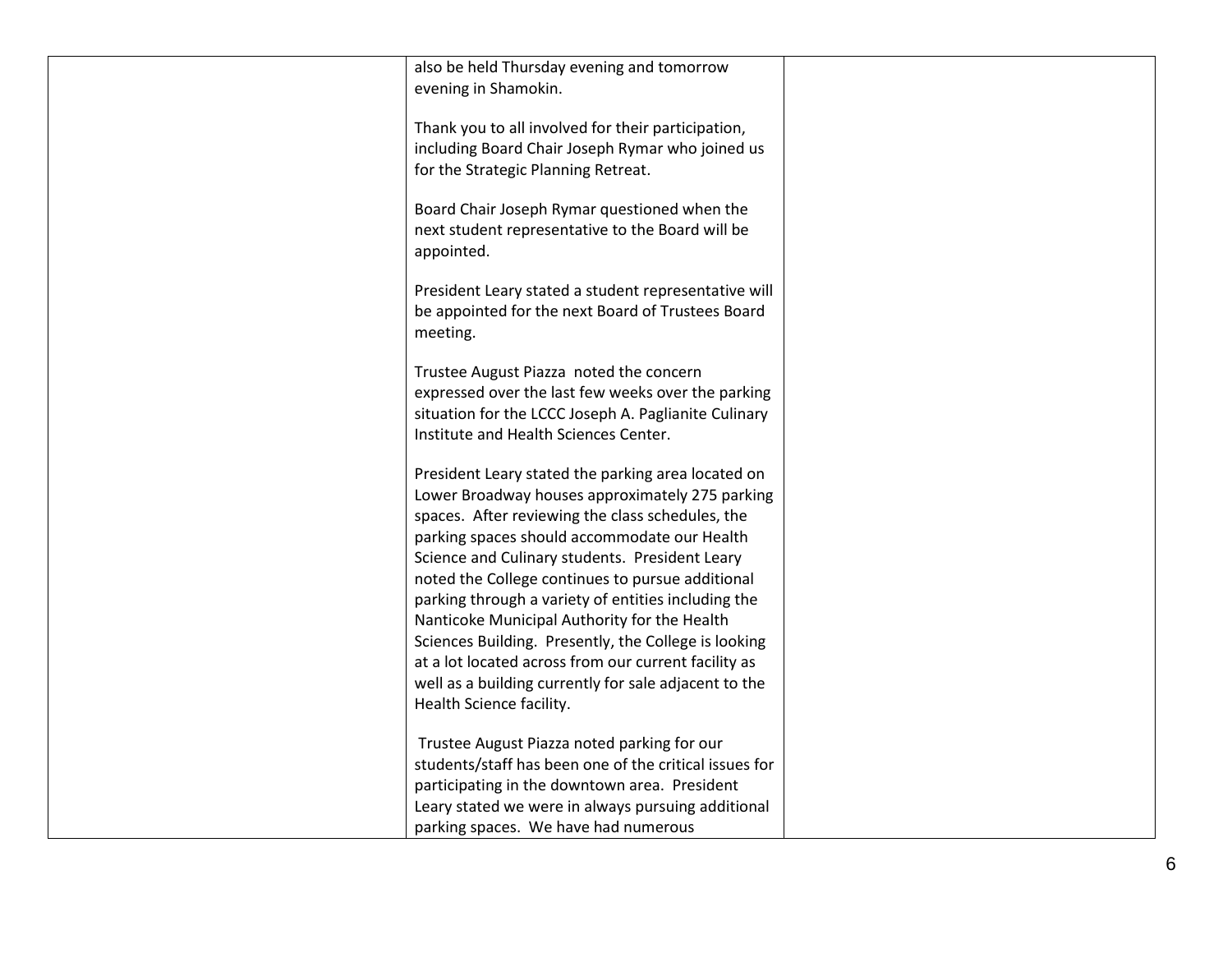|                                                                                             | discussions of how important parking spaces are to<br>the students.                                                                                                                                                                                                                                                                                           |                                                                                                                                                  |
|---------------------------------------------------------------------------------------------|---------------------------------------------------------------------------------------------------------------------------------------------------------------------------------------------------------------------------------------------------------------------------------------------------------------------------------------------------------------|--------------------------------------------------------------------------------------------------------------------------------------------------|
| 6. Report/Action of the Executive Committee                                                 | Board Chair Rymar noted the Executive Committee<br>meeting minutes from July 25, 2011, were included<br>in your Board packets.                                                                                                                                                                                                                                | No action required.                                                                                                                              |
|                                                                                             |                                                                                                                                                                                                                                                                                                                                                               |                                                                                                                                                  |
| 7. Report/Action of the Academic Committee                                                  | August Piazza, Committee Chair, presented the<br>Academic Committee report.                                                                                                                                                                                                                                                                                   |                                                                                                                                                  |
| 7A. Approval of Administrative Policy<br><b>Student Rights of Privacy and Access Policy</b> | 7A. Recommend the Luzerne County Community<br>College Board of Trustees approve the following<br>administrative policy, Student Rights of Privacy and<br>Access Policy.                                                                                                                                                                                       | Approved. Motion to approve items 7A and 7B<br>made by Elaine Maddon Curry; seconded by Paul<br>Platukis.<br>Vote was all "yes." Motion carried. |
| 7B. Approval of Program Additions, Deletions<br>and Modifications                           | 7B. Recommend the Luzerne County Community<br>College Board of Trustees approve Program Additions,<br>Deletions and Modifications.                                                                                                                                                                                                                            |                                                                                                                                                  |
|                                                                                             |                                                                                                                                                                                                                                                                                                                                                               |                                                                                                                                                  |
| 8. Report/Action of Finance Committee                                                       | Lynn Marie Distasio, Committee Chair, presented<br>the Finance Committee report items 8A through 8D                                                                                                                                                                                                                                                           |                                                                                                                                                  |
| 8A. Summary of Payments                                                                     | 8A. Recommend the Luzerne County Community<br>College Board of Trustees approve the Summary of<br>Payments.                                                                                                                                                                                                                                                   | 8A. Approved. Motion made by Susan Unvarsky;<br>seconded by August Piazza.<br>Vote was all "yes." Motion carried.                                |
| 8B. Authorization of Trustee Travel                                                         | 8B.Recommend the Luzerne County Community<br>College Board of Trustees authorize the use of<br>budgeted travel funds not to exceed \$7500 for two<br>trustees to attend the 2011 42 <sup>nd</sup> Annual ACCT<br>Leadership Congress, Dallas, Texas, October 2011;<br>and the PA Commission for Community Colleges All<br>Trustees Assembly, September, 2011. | 8B. Approved. Motion made by Agapito Lopez,<br>M.D.; seconded by Barry H. Williams, J.D., C.P.A<br>Vote was all "yes." Motion carried.           |
| 8C. Bid #410 - Graduate Day Apparel, Diplomas,<br>Announcements                             | 8C.Recommend Luzerne County Community<br>College Board of Trustees approve the award of BID                                                                                                                                                                                                                                                                   | 8C. Approved. Motion made by John Kashatus and<br>seconded by Elaine Cook, R.N., J.D., Vice Chair;                                               |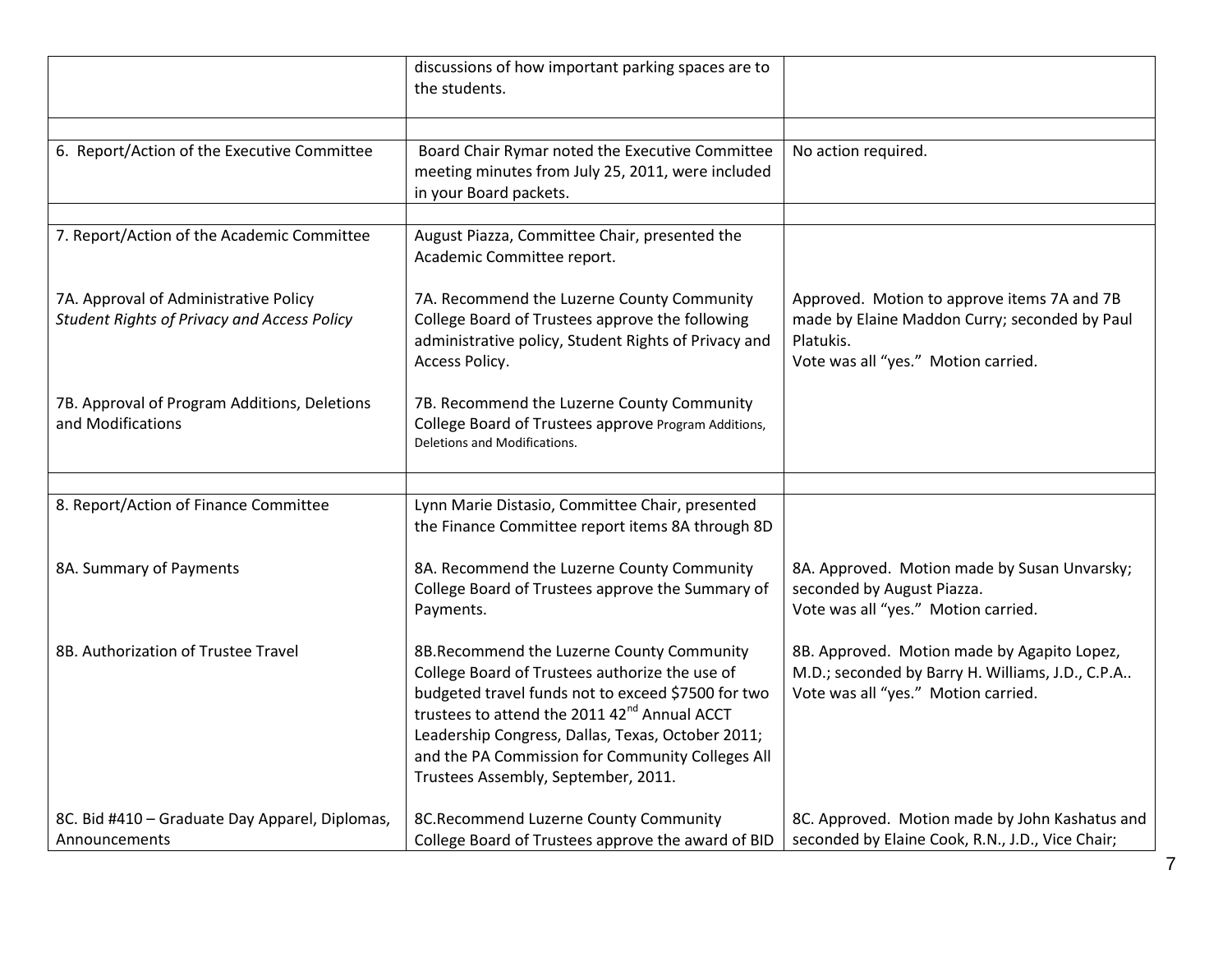|                                                   | #410 for Graduate Day Apparel, Diplomas,                                                 | seconded by Elaine Maddon Curry. Vote was all                                                         |
|---------------------------------------------------|------------------------------------------------------------------------------------------|-------------------------------------------------------------------------------------------------------|
|                                                   | Announcements to Oak Hall Cap & Gown in the                                              | "yes." Motion carried.                                                                                |
|                                                   | amount of \$19,894.60 and Herff Jones in the                                             |                                                                                                       |
|                                                   | amount of \$10,670.00 for a total amount of                                              |                                                                                                       |
|                                                   | \$30,564.60.                                                                             |                                                                                                       |
|                                                   |                                                                                          |                                                                                                       |
| 8D. Bid #411 - Officer Copier/Laser Printer Paper | 8D. Recommend Luzerne County Community                                                   | 8D. Approved. Motion made by Elaine Cook, R.N.,                                                       |
|                                                   | College Board of Trustees approve the award of Bid                                       | J.D., Vice Chair; seconded by Elaine Maddon Curry.                                                    |
|                                                   | #411 for Office Copier/Laser Printer Paper to                                            | Vote was all "yes." Motion carried.                                                                   |
|                                                   | Whiteman Tower Co. in the amount of \$28,310.00.                                         |                                                                                                       |
|                                                   | Committee Chair Lynn Distasio noted the Board                                            |                                                                                                       |
|                                                   | packet contained additional action items to be                                           |                                                                                                       |
|                                                   | presented for formal approval. The additional                                            |                                                                                                       |
|                                                   | actions items were not reviewed at the                                                   |                                                                                                       |
|                                                   | Finance Committee meeting.                                                               |                                                                                                       |
|                                                   |                                                                                          |                                                                                                       |
| 8E. Acceptance of Grants                          | 8E. Recommend that the Luzerne County<br>Community College Board of Trustees approve the | 8E. Approved. Motion made by Elaine Cook, R.N.,<br>J.D., Vice Chair; seconded by Elaine Maddon Curry. |
|                                                   | acceptance of the following grant awards:                                                | Vote was all "yes." Motion carried.                                                                   |
|                                                   | The Perkins renewal grant from the PA Dept of Ed                                         |                                                                                                       |
|                                                   | was increased slightly this year to \$557,699.                                           |                                                                                                       |
|                                                   | (+\$20,223); Act 101 renewal grant from the PA                                           |                                                                                                       |
|                                                   | Dept of Ed will be level funded from last year's                                         |                                                                                                       |
|                                                   | grant of \$62,100. The 3 ALTA renewal grants from                                        |                                                                                                       |
|                                                   | the PA Dept of Ed were increased as a result of                                          |                                                                                                       |
|                                                   | increasing the size of the territory, the number of                                      |                                                                                                       |
|                                                   | partners, and number of program participants as                                          |                                                                                                       |
|                                                   | follows: #041 Adult Education Grant was increased                                        |                                                                                                       |
|                                                   | to \$397,927 from last year's grant of \$173,750.                                        |                                                                                                       |
|                                                   | (+\$224,177); #054 Family Literacy grant was                                             |                                                                                                       |
|                                                   | increased to \$350,000 from last year's grant of                                         |                                                                                                       |
|                                                   | \$197,620. (+\$52,380); #059 Adult Education                                             |                                                                                                       |
|                                                   | Literacy grant was increased to \$295,497 from last                                      |                                                                                                       |
|                                                   | year's grant of \$86,713. (+208,784); PPL has                                            |                                                                                                       |
|                                                   | decided to provide \$3,000 annually to the Nuclear                                       |                                                                                                       |
|                                                   | Technology Department for supplies, equipment or                                         |                                                                                                       |
|                                                   | other activities which provide support to the                                            |                                                                                                       |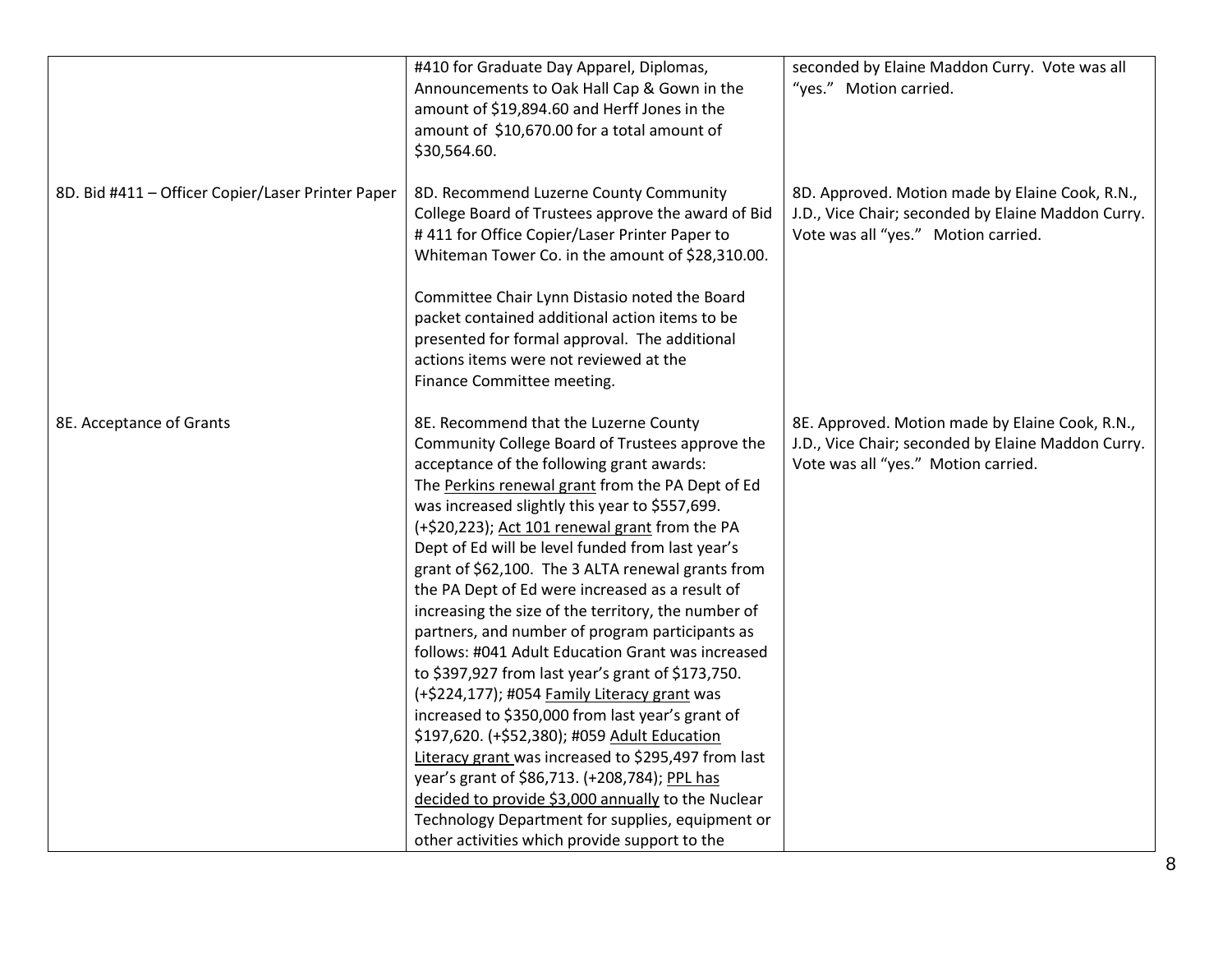| 8F. Bid #412 - HSC Surgical Technology Mock<br><b>Surgical Suite Package</b>                                 | students or faculty in furtherance of the program<br>academically. The Vice President of Academic<br>Affairs will approve the budget for this program in<br>advance.<br>8F. Recommend Luzerne County Community<br>College Board of Trustees approve the award of BID | 8F. Approved. Motion made by Agapito Lopez,<br>M.D.; seconded by Susan Unvarsky. Vote was all                                                                                                                                                                                                                                                                                                                                                                                                                                                                                                                                                                                                                                                                                                                                                           |
|--------------------------------------------------------------------------------------------------------------|----------------------------------------------------------------------------------------------------------------------------------------------------------------------------------------------------------------------------------------------------------------------|---------------------------------------------------------------------------------------------------------------------------------------------------------------------------------------------------------------------------------------------------------------------------------------------------------------------------------------------------------------------------------------------------------------------------------------------------------------------------------------------------------------------------------------------------------------------------------------------------------------------------------------------------------------------------------------------------------------------------------------------------------------------------------------------------------------------------------------------------------|
|                                                                                                              | #412 for Health Science Center Surgical Technology<br>Mock Surgical Suite Package to Resource Surgical<br>Equipment LLC in the amount of \$18,869.00 and<br>Colcom Surgical Inc. in the amount of \$17,900.00<br>for a total amount of \$36,769.00.                  | "yes." Motion carried.                                                                                                                                                                                                                                                                                                                                                                                                                                                                                                                                                                                                                                                                                                                                                                                                                                  |
| 8G. Bid #413 - HSC Dental Health Department<br>Plan Meca Pro One Digital Plan                                | 8G. Recommend Luzerne County Community<br>College Board Board of Trustees approve the award<br>of BID #413 for Health Science Center Dental<br>Health Department Plan Meca Pro One Digital<br>on Dental Co. in the amount of \$29,091.00.                            | 8G. Approved. Motion made by Agapito Lopez,<br>M.D.; seconded by August Piazza. Vote was all<br>"yes." Motion carried.                                                                                                                                                                                                                                                                                                                                                                                                                                                                                                                                                                                                                                                                                                                                  |
| 8H. RFP, Architectural/Engineering Service for<br>Master Plan Phase II, Building Renovations on 2,<br>and 9. | 8H. Recommend Luzerne County Community<br>College award the RFP for<br>Architectural/Engineering Service for Master Plan<br>Phase II for building 2 and 9, to MKSD, LLC in the<br>amount of \$82,000.                                                                | 8H. Motion was made by Mahmoud H. Fahmy,<br>Ph.D.; seconded by Agapito Lopez, M.D.<br>On the question, Elaine Cook, R.N., J.D., Vice Chair,<br>stated the members of the Finance Committee<br>had several questions regarding the RFP. Elaine<br>Cook, R.N., J.D., Vice Chair noted the<br>recommendation stated MKSD, LLC, had a very<br>good understanding of the college and was the<br>only bidder who has worked at the college in the<br>past; however, zmksd, LLC was \$20,000 higher<br>than the other bidders. This was one of the<br>concerns of the Finance Committee. Elaine Cook,<br>R.N., J.D., Vice Chair, stated Administration did not<br>recommend the bidder for \$59,000 because they<br>charged additional costs for travel. The<br>anticipated cost for travel was not available at the<br>time of the Finance Committee meeting. |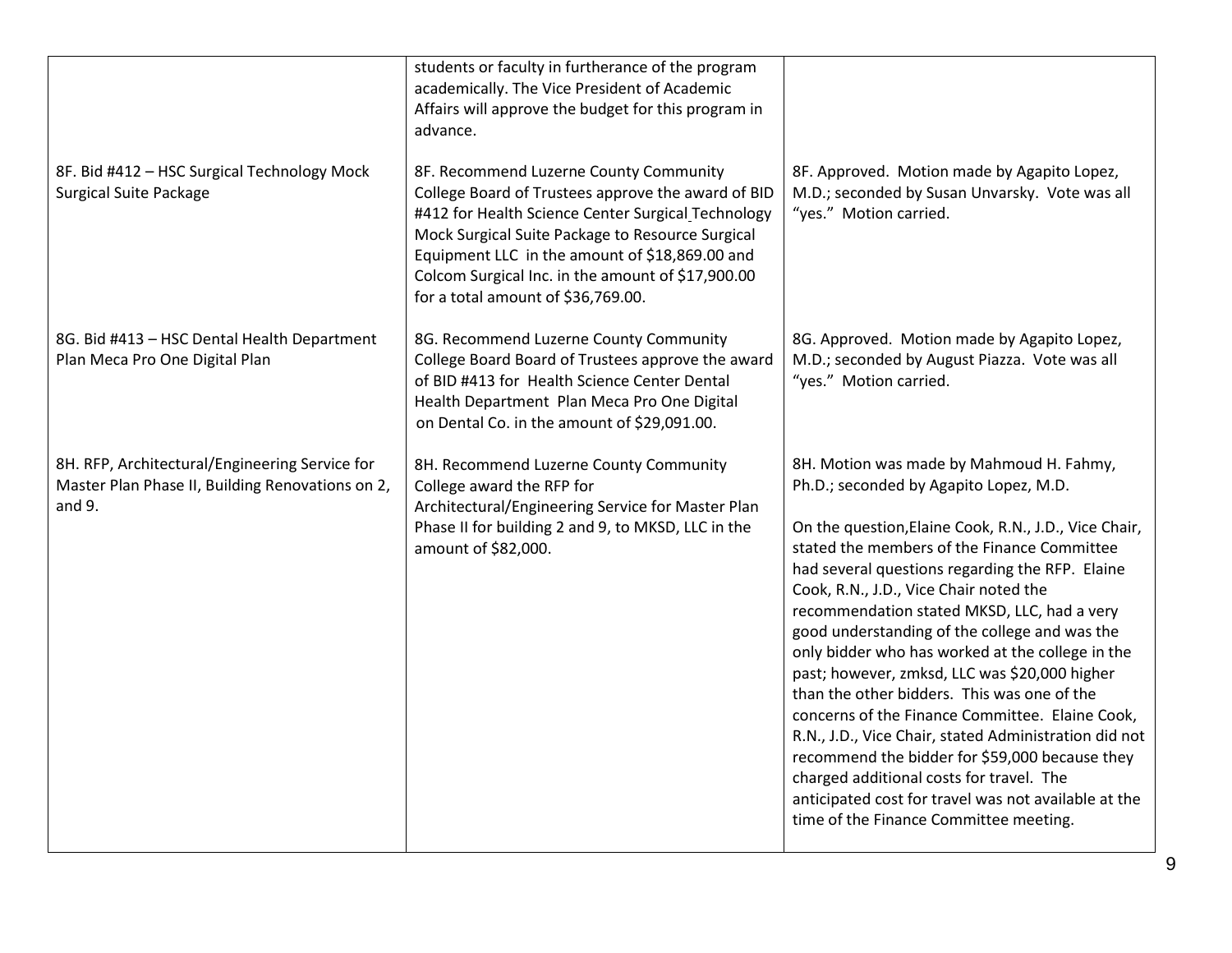Committee Chair Distasio stated a response to each of the questions raised at the Finance Committee meeting was included in the Board packets.

Mr. Leonard Olzinski, Director of Purchasing noted MKSD, LLC, worked at the college previously but that was not why they were selected.

Mr. Joseph Gasper, Dean of Finance, stated the selection committee was comprised of Dr. Joseph Grilli, Amy Colwell and Brian Overman. Mr. Gasper stated MKSD, LLC worked had experience working at community colleges, were receptive Mr. Gasper noted Mr. Overman's concern was the timeline may not be met unless the college continued with the firm that did the original study and space plan. Any other firm will need to spend significant time orienting to the building, reviewing the faculty, staff and administration input and reviewing the space plan and master plan report. Having already performed the work for the first phase, MKSD LLC is intimately familiar with the project and has established a working relationship with the college and faculty.

Elaine Cook, R.N.,J.D., Vice Chair noted one of the questions asked about the change orders and whether this particular firm being recommended at a higher rate had ever submitted change orders for the work they have done with the college for the first phase and the answer was yes they did. In looking at all the other bidders, they noted change orders are inevitable it was agreed, yes even with this particular entity change orders are inevitable.

President Leary noted the chances of change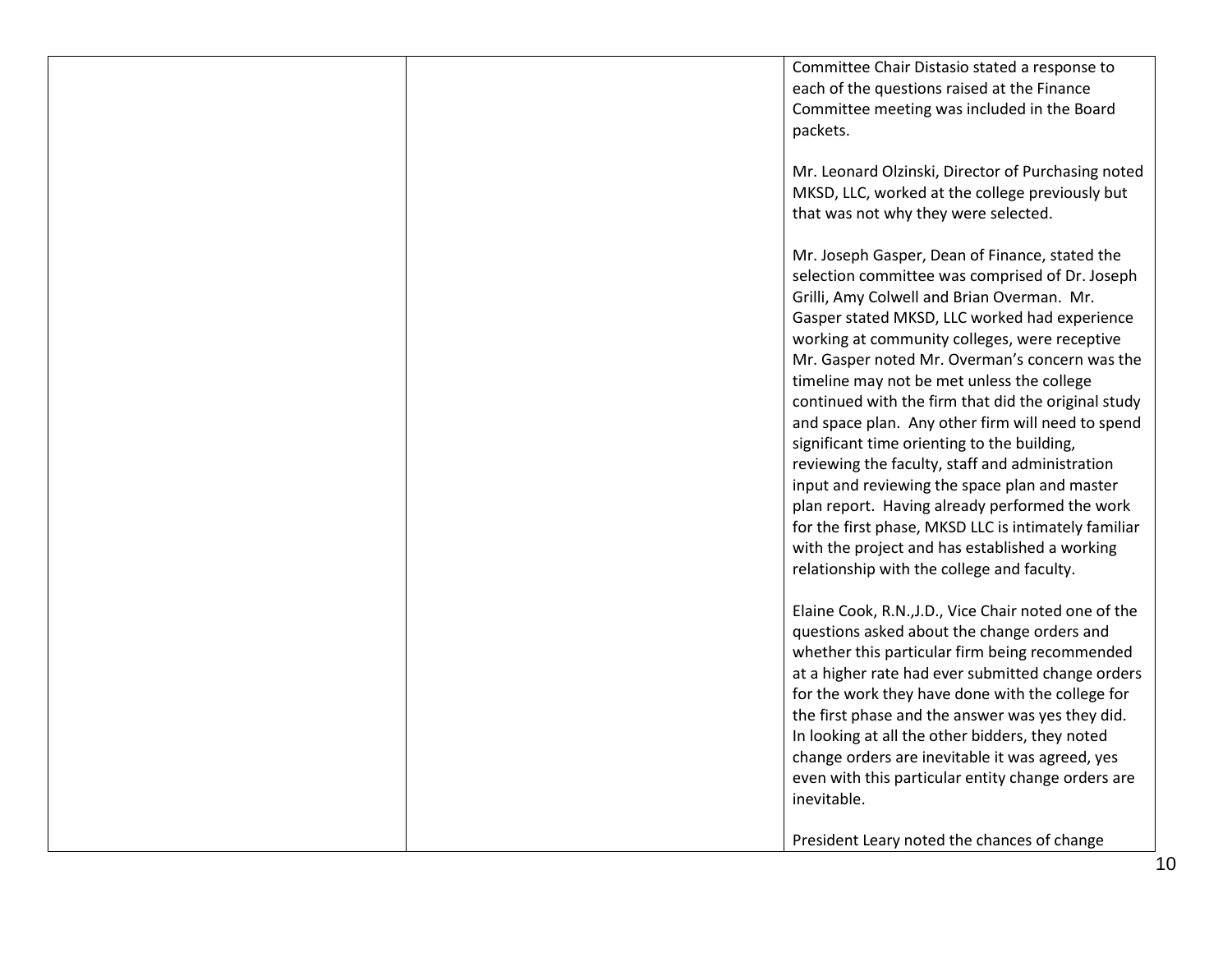orders with this particular firm (MKSD, LLC) is due to their familiarity with developing the entire scheme.

August Piazza questioned the number of firms who bid on this project. Elaine Cook, R.N., J.D., Vice Chair stated four bids ranging from \$59.000 to \$82,000. Mr. Joseph Gasper stated there were 17 firms that submitted proposals. These proposals were narrowed down to four firms.

Elaine Maddon Curry asked if MKSD, LLC is still working at the college. Mr. Gasper stated they did the design for Phase I. Committee Chair Distasio noted the rationale stated MKSD, LLC performed the first phase of this project, space planning and programming, and their performance exceeded expectations.

Committee Chair Distasio asked Mr. Gasper if there are actual architectural designs and drawings. Mr. Gasper confirmed yes but noted the drawings were not but very detailed.

Trustee Paul Halesey asked if each architect had a different concept or were they given a specific design. Mr. Gasper stated they were given the initial concept.

Trustee Barry H. Williams stated the first drawings done were the layout of the plan - they have not done the structural portion of it. This is the phase to do the drawings that would go out for bid for the contractors to bid for the job.

President Leary informed the Board of Trustees a great deal of the work will be done by our college staff.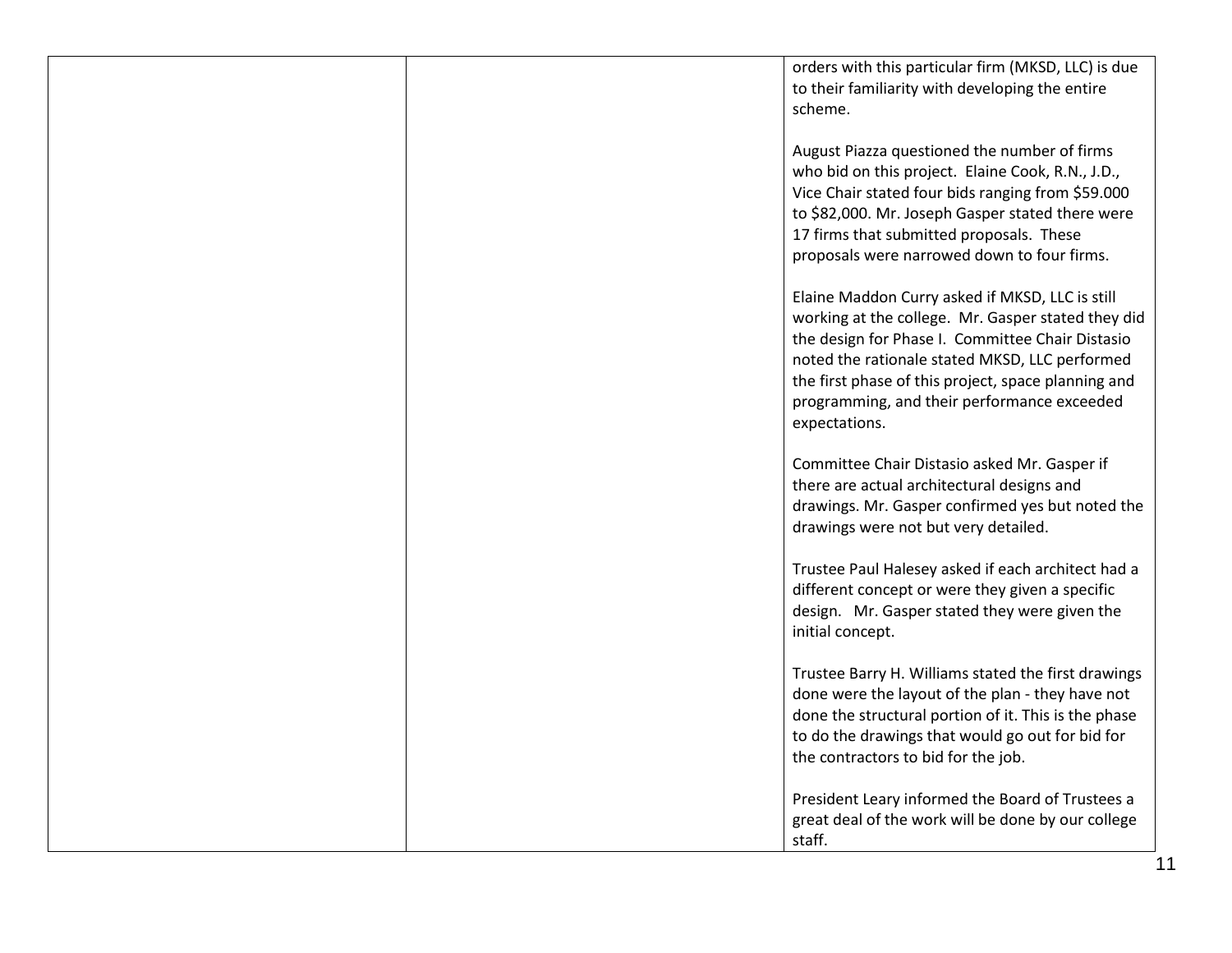|  | Board Chair Rymar looked at comments from<br>MKSD, LLC, noted \$82,000 included travel<br>expenses and no extra costs.                                                                                                                                                                                                                                                                    |
|--|-------------------------------------------------------------------------------------------------------------------------------------------------------------------------------------------------------------------------------------------------------------------------------------------------------------------------------------------------------------------------------------------|
|  | Trustee Barry H. Williams, J.D., C.P.A., stated the<br>RFP section notes MKSD, LLC would be reimbursed<br>for travel expenses.                                                                                                                                                                                                                                                            |
|  | Mr. Gasper read the following document which<br>from MKSD, LLC provided to the college, dated<br>July 14, 2011: "As discussed last week I have<br>clarified the proposed fee will include all normal<br>reimbursable expenses including printing of the<br>bid documents, travel expenses and mailing<br>expenses therefore we do not anticipate any<br>additional costs to the college." |
|  | After further discussion, Board Chair Rymar asked<br>for a roll call vote to approve the recommendation<br>to award the RFP to MKSD, LLC.                                                                                                                                                                                                                                                 |
|  | Roll Call Vote:<br>Elaine Cook, R.N., J.D., Vice Chair, no; Elaine<br>Maddon Curry, no; Lynn Distasio, no; Paul Halesey,<br>no; John Kashatus, no; Mahmoud H. Fahmy,<br>Ph.D., yes; Agapito Lopez, M.D., yes; August<br>Piazza, no; Paul Platukus, no; Susan Unvarsky, no;<br>and Barry H. Williams, J.D., C.P.A., no.                                                                    |
|  | Vote was nine (9) no; and two(2) yes.<br>Motion defeated.                                                                                                                                                                                                                                                                                                                                 |
|  | Motion made by Elaine Cook, R.N., J.D., Vice Chair<br>to award the RFP for Architectural/Engineering<br>Service for Master Plan Phase II for building 2 and<br>9, to RAL Architecture and Design, Inc., in the<br>amount of \$59,000. Motion was seconded by                                                                                                                              |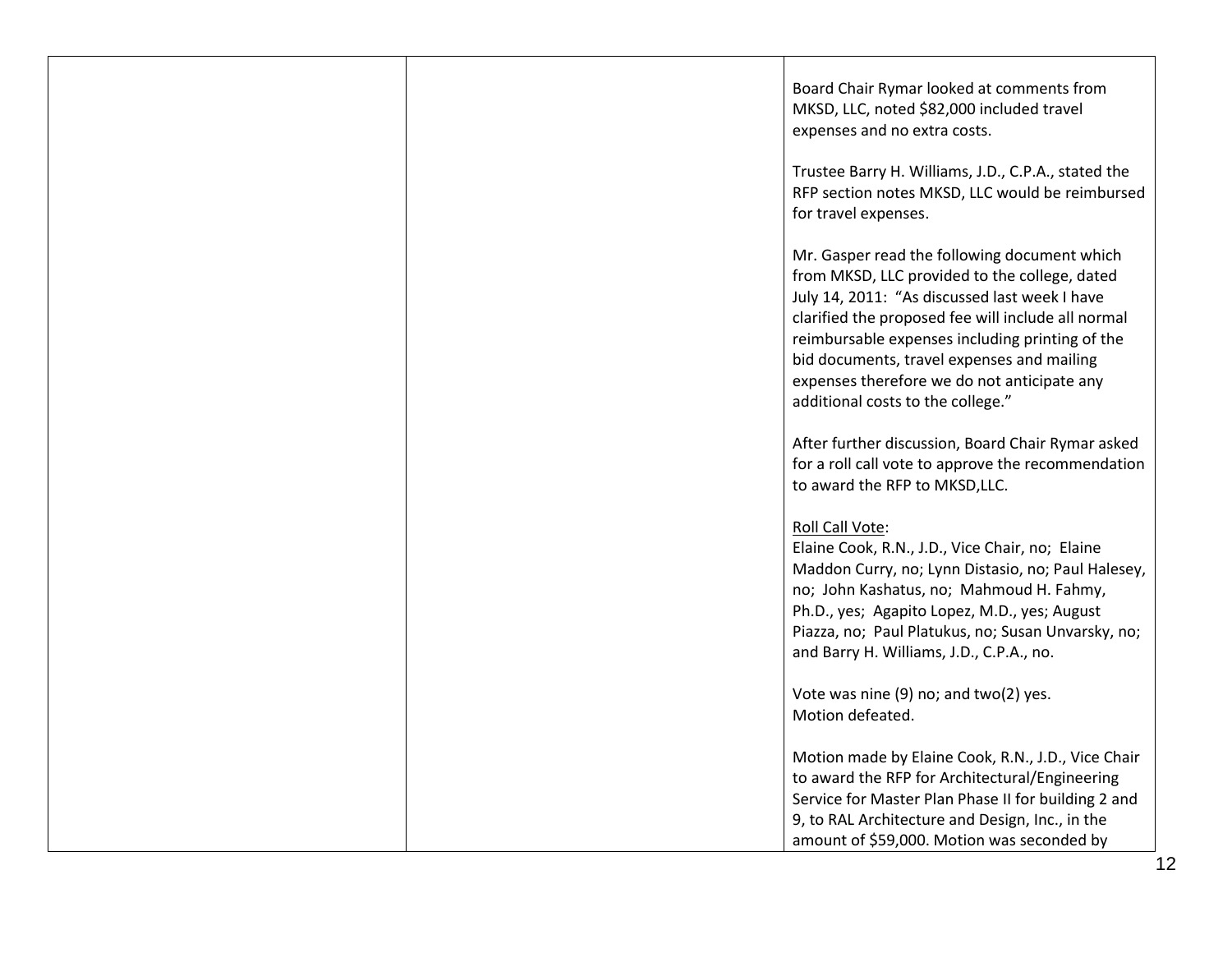|                                                            |                                                                                                                                                                                                                                                                                                        | Elaine Maddon Curry.                                                                                                                                                                                                                                                                                                                                                  |
|------------------------------------------------------------|--------------------------------------------------------------------------------------------------------------------------------------------------------------------------------------------------------------------------------------------------------------------------------------------------------|-----------------------------------------------------------------------------------------------------------------------------------------------------------------------------------------------------------------------------------------------------------------------------------------------------------------------------------------------------------------------|
| 8I. HSC Delay Claims                                       | 8I. Recommendation to approve the Health Science<br>Center Delay Claims in the amount of \$78,955.06 to<br>Marx Sheet Metal and Mechanical Inc. for delay<br>claims as due to relocation of Verizon lines,<br>subsurface undermining during foundation<br>construction and adverse weather conditions. | Vote was ten (10) yes; and one (1) no by Paul<br>Halesey.<br>Motion carried.<br>8I. Approved. Motion made by John Kashatus and<br>seconded by Paul Halesey.<br>At this time, Board Chair Joseph Rymar requested<br>a roll call vote be conducted.<br>Roll Call Vote:<br>Elaine Cook, R.N., J.D., Vice Chair, no; Elaine<br>Maddon Curry, no; Lynn Distasio, yes; Paul |
|                                                            |                                                                                                                                                                                                                                                                                                        | Halesey, yes; John Kashatus, yes; Mahmoud H.<br>Fahmy, Ph.D., yes; Agapito Lopez, M.D., yes;<br>August Piazza, yes; Paul Platukus, yes; Susan<br>Unvarsky, yes; and Barry H. Williams, J.D., C.P.A.,<br>no.                                                                                                                                                           |
|                                                            |                                                                                                                                                                                                                                                                                                        | Vote was eight (8) yes and three (3) no. Motion<br>approved.                                                                                                                                                                                                                                                                                                          |
|                                                            |                                                                                                                                                                                                                                                                                                        |                                                                                                                                                                                                                                                                                                                                                                       |
| 9. Report/Action of the Human Resources<br>Committee Items | 9. August Piazza referenced the Leave Status Report, and<br>asked the procedure for "Leave of Absence." John<br>Sedlak, Dean of Human Resources, stated there are<br>various methods pertaining to federal law/contractual<br>and confidential in nature.                                              | N/A                                                                                                                                                                                                                                                                                                                                                                   |
|                                                            |                                                                                                                                                                                                                                                                                                        |                                                                                                                                                                                                                                                                                                                                                                       |
|                                                            | <b>INFORMATIONAL ITEMS</b>                                                                                                                                                                                                                                                                             |                                                                                                                                                                                                                                                                                                                                                                       |
| 1. Unfinished Business of Previous Meeting                 | 1. No report.                                                                                                                                                                                                                                                                                          | 1.N/A                                                                                                                                                                                                                                                                                                                                                                 |
| 2. Informational Report of the Executive<br>Committee.     | 2. Board Chair Rymar asked everyone to look over<br>the Executive Committee summary which highlights                                                                                                                                                                                                   | 2. N/A                                                                                                                                                                                                                                                                                                                                                                |